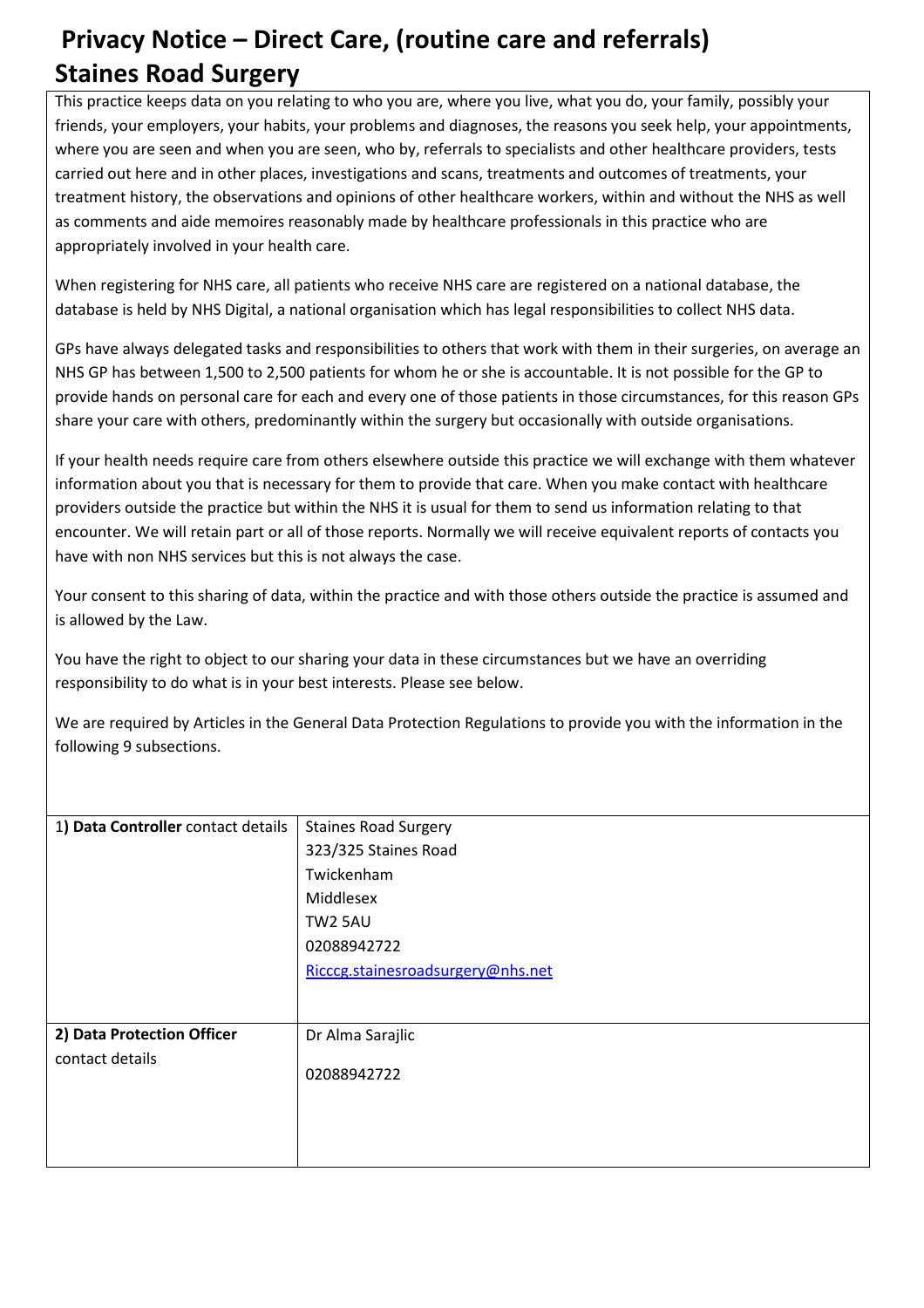## **Privacy Notice – Direct Care, (routine care and referrals) Staines Road Surgery**

| 3) Purpose of the processing                                      | Direct Care is care delivered to the individual alone, most of which is provided<br>in the surgery. After a patient agrees to a referral for direct care elsewhere,<br>such as a referral to a specialist in a hospital, necessary and relevant<br>information about the patient, their circumstances and their problem will need<br>to be shared with the other healthcare workers, such as specialist, therapists,<br>technicians etc. The information that is shared is to enable the other healthcare<br>workers to provide the most appropriate advice, investigations, treatments,<br>therapies and or care.                                                                                    |
|-------------------------------------------------------------------|-------------------------------------------------------------------------------------------------------------------------------------------------------------------------------------------------------------------------------------------------------------------------------------------------------------------------------------------------------------------------------------------------------------------------------------------------------------------------------------------------------------------------------------------------------------------------------------------------------------------------------------------------------------------------------------------------------|
| 4) Lawful basis for processing                                    | The processing of personal data in the delivery of direct care and for providers'<br>administrative purposes in this surgery and in support of direct care elsewhere<br>is supported under the following Article 6 and 9 conditions of the GDPR:<br>Article $6(1)(e)$ " necessary for the performance of a task carried out in the<br>public interest or in the exercise of official authority'.<br>Article 9(2)(h) 'necessary for the purposes of preventative or occupational<br>medicine for the assessment of the working capacity of the employee, medical<br>diagnosis, the provision of health or social care or treatment or the<br>management of health or social care systems and services" |
|                                                                   | We will also recognise your rights established under UK case law collectively<br>known as the "Common Law Duty of Confidentiality"*                                                                                                                                                                                                                                                                                                                                                                                                                                                                                                                                                                   |
| 5) Recipient or categories of<br>recipients of the processed data | The data will be shared with Health and care professionals and support staff in<br>this surgery and at hospitals, diagnostic and treatment centres who contribute                                                                                                                                                                                                                                                                                                                                                                                                                                                                                                                                     |
|                                                                   | to your personal care.                                                                                                                                                                                                                                                                                                                                                                                                                                                                                                                                                                                                                                                                                |
| 6) Rights to object                                               | You have the right to object to some or all the information being processed<br>under Article 21. Please contact the Data Controller or the practice. You should<br>be aware that this is a right to raise an objection, that is not the same as having<br>an absolute right to have your wishes granted in every circumstance                                                                                                                                                                                                                                                                                                                                                                         |
| 7) Right to access and correct                                    | You have the right to access the data that is being shared and have any<br>inaccuracies corrected. There is no right to have accurate medical records<br>deleted except when ordered by a court of Law.                                                                                                                                                                                                                                                                                                                                                                                                                                                                                               |
| 8) Retention period                                               | The data will be retained in line with the law and national guidance.<br>https://digital.nhs.uk/article/1202/Records-Management-Code-of-Practice-for-<br>Health-and-Social-Care-2016                                                                                                                                                                                                                                                                                                                                                                                                                                                                                                                  |
| 9) Right to Complain.                                             | You have the right to complain to the Information Commissioner's Office, you<br>can use this link https://ico.org.uk/global/contact-us/<br>or calling their helpline Tel: 0303 123 1113 (local rate) or 01625 545 745                                                                                                                                                                                                                                                                                                                                                                                                                                                                                 |